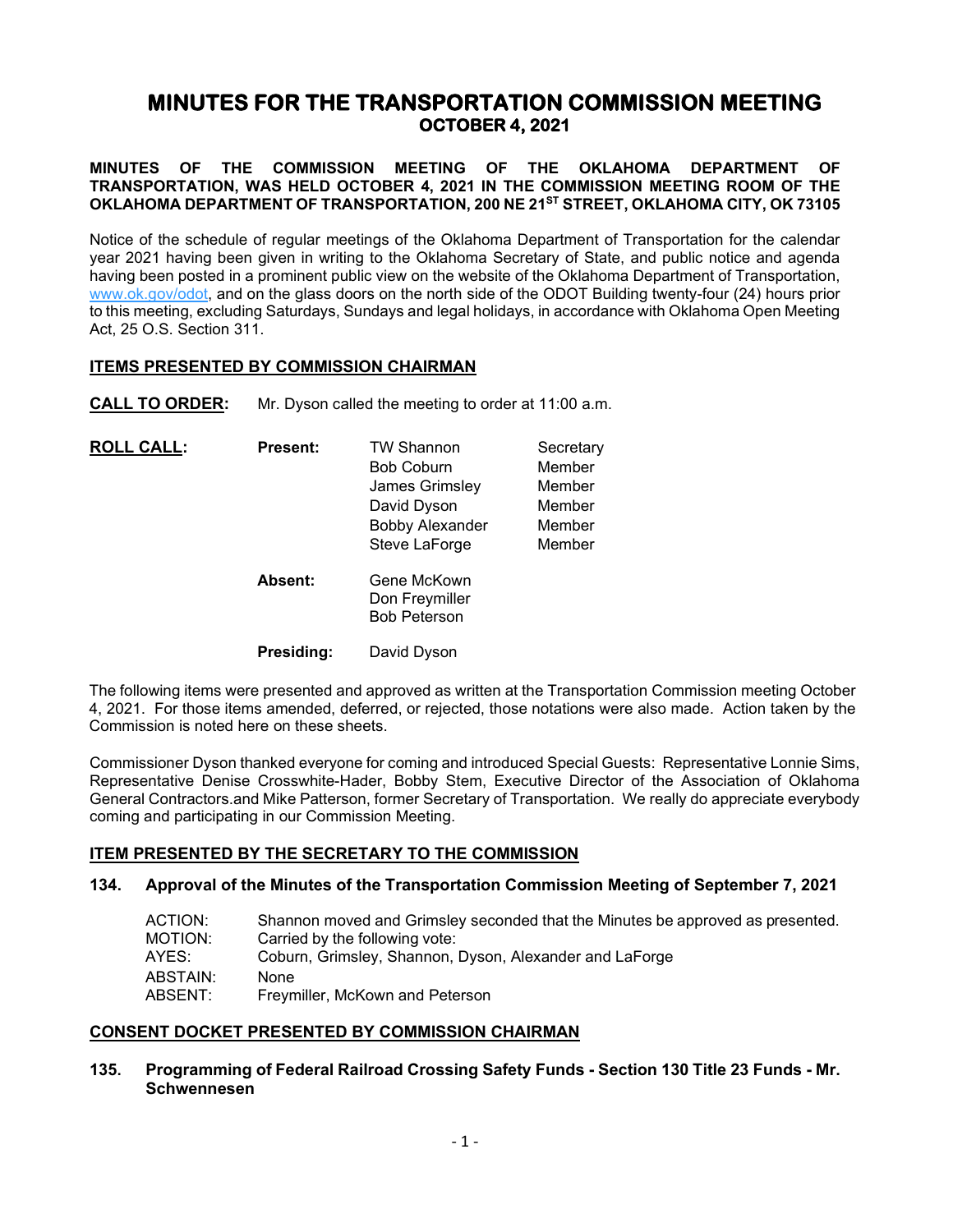## **a) Noble County – Commission District IV**

Near Marland, Construction funding for a signal, surface and drainage project which includes the installation of pedestal mounted flashing lights with gates, a 32'concrete crossing surface, a 40' concrete pipe West of tracks and a 100' concrete pipe East of the track at CR E0320 and the BNSF's mainline. Total cost is \$759,307.00

## **136. Land Sales – Mr. Phillips**

- **a)** Bryan County District II located at the SW corner of the US-75 northbound off-ramp at its intersection with Platter Road (North 3660 Road), approximately 1.88 miles northeasterly of its intersection with SH-91 on the north side of the Town of Colbert, OK - \$511.00
- **b)** Pontotoc County District III located along the southerly side of SH-19, approximately 4.83 miles westerly of its intersection with SH-3W on the west side of Ada, OK - \$18,713.00
- **c)** Rogers County District VIII located along the northwesterly side of SH-66, approximately 1.16 miles northeasterly of the US-412 intersection in the City of Catoosa, OK - \$22,522.00

| LaForge moved and Alexander seconded that the Items be approved as presented. |
|-------------------------------------------------------------------------------|
|                                                                               |
|                                                                               |
|                                                                               |
|                                                                               |
|                                                                               |

## **END OF CONSENT DOCKET**

## **ITEMS PRESENTED BY DIRECTOR OF ENGINEERING – Mr. Tegeler**

#### **137. Engineering Contracts**

**a)** Statewide – All Districts – On-Demand Geotechnical Investigations

| CI-2336A | Burgess Engineering and Testing, Inc. |
|----------|---------------------------------------|
| CI-2336B | EST, Inc.                             |
| CI-2336C | Kleinfelder, Inc.                     |
| CI-2336D | Midwest Engineering and Testing Corp. |
| CI-2336E | Olsson, Inc.                          |
| CI-2336F | Professional Service Industries, Inc. |
| CI-2336G | Standard Testing & Engineering, LLC   |
| CI-2336H | Terracon Consultants, Inc.            |
|          |                                       |

Total Aggregate Not to Exceed Amount for these six (8) contracts is \$2,000,000.00

**b)** McCurtain county – District II to provide preliminary engineering and prepare construction plans for US-259: from 6.25 miles north of junction SH-3, extending north 6.0 miles.

| CI-2342A           | Freese and Nichols, Inc.                                                                                     | \$704,800.00 |
|--------------------|--------------------------------------------------------------------------------------------------------------|--------------|
| ACTION:<br>MOTION: | Grimsley moved and Coburn seconded that the Item be approved as presented.<br>Carried by the following vote: |              |
| AYES: .            | Coburn, Grimsley, Shannon, Dyson, Alexander and LaForge                                                      |              |
| NAYES:             | <b>None</b>                                                                                                  |              |
| ABSENT:            | Freymiller, McKown and Peterson                                                                              |              |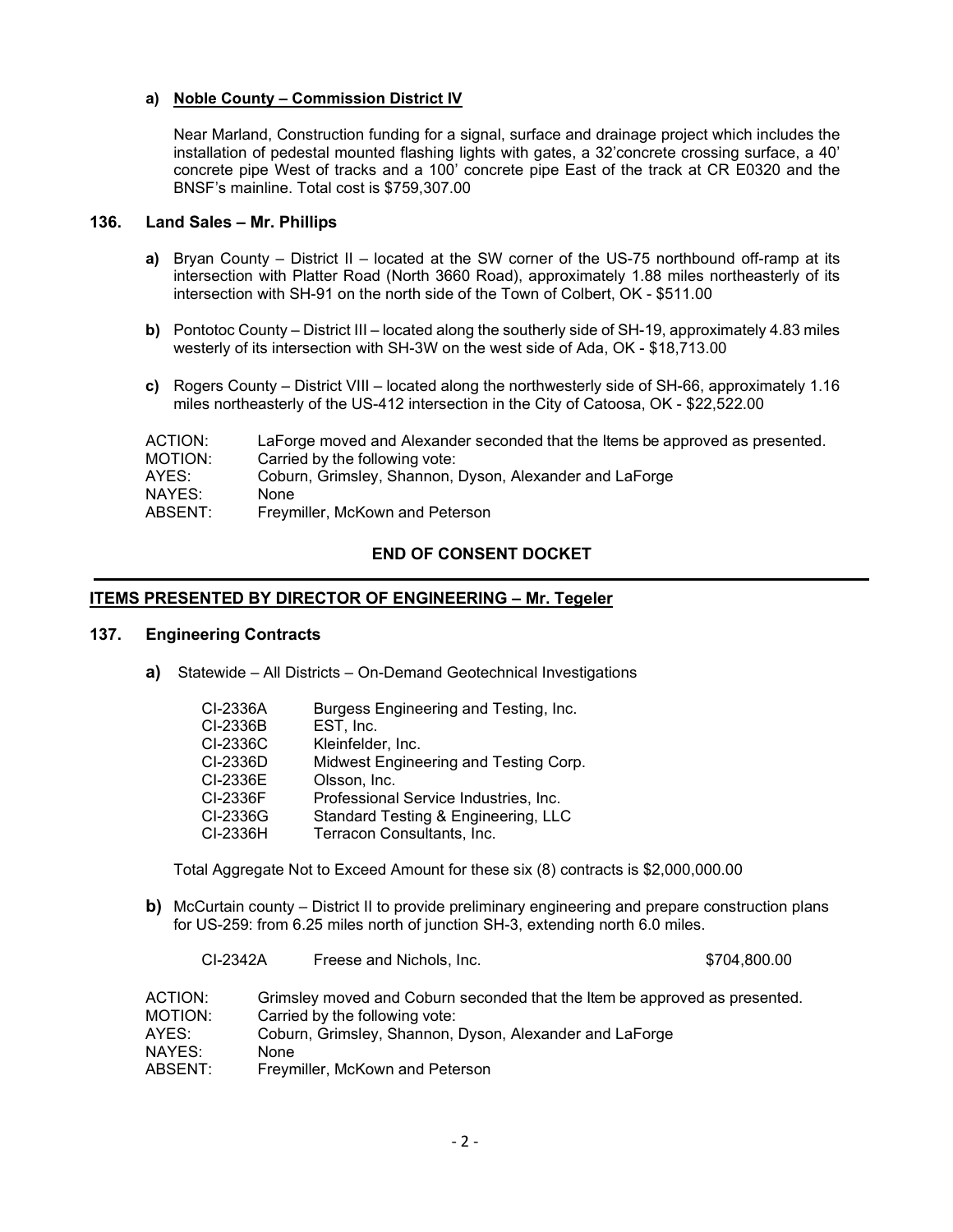#### **138. Engineering Contract Supplements**

**a)** Oklahoma County – District IV – this supplement is for additional engineering to develop final construction plans for I-40: eastbound and westbound bridges over I-44, 5.3 miles east of the Canadian County line ("K" Interchange)

| EC-1394P | Supplement 7 | Poe & Associates, Inc. | \$118,995.00 |
|----------|--------------|------------------------|--------------|
|----------|--------------|------------------------|--------------|

**b)** Oklahoma County – District IV – this supplement is for additional engineering to develop final construction plans for I-40: eastbound and westbound bridges over MacArthur Boulevard, Meridian Avenue and Portland Avenue

EC-1457B Supplement 3 Poe & Associates, Inc. \$1,170,062.00 ACTION: Grimsley moved and Coburn seconded that the Item be approved as presented. MOTION: Carried by the following vote: AYES: Coburn, Grimsley, Shannon, Dyson, Alexander and LaForge NAYES: None ABSENT: Freymiller, McKown and Peterson

#### **ITEMS PRESENTED BY CONSTRUCTION DIVISION ENGINEER – Mr. McIntosh**

## **139. Change Orders with Cumulative Total of \$75,000.00 or Less – Information Only**

- **a)** Alfalfa County Co. Rd. STP-202C(037)CI / 31769(04), \$37,142.39, 1.37%
- **b)** Atoka County SH-3B STP-203C(074)AD / 34379(04), \$2,200.40, 0.50%<br> **c)** Blaine County ROMAN NOSE LODGE STP-106E(125)EH / TAP-206E(0
- **c)** Blaine County ROMAN NOSE LODGE STP-106E(125)EH / TAP-206E(058)TP / TAP-206E(059)TP / 28830(04), #1, \$12,755.88, 0.76%
- **d)** Blaine County ROMAN NOSE LODGE STP-106E(125)EH / TAP-206E(058)TP / TAP-206E(059)TP / 28830(04), #2, \$36,714.13, 2.18%
- **e)** Bryan County US-69 BSAP-207N(012)FM / BSAP-207C(102)FM / SSP-013N(182)PM /25909(17), \$12,784.07, 0.07%
- **f)** Caddo County SH-8 STP-208C(084)RW / 24418(07), \$3,000.00, 4.13%
- **g)** Caddo County SH-19 SBR-208C(071)SB / 30381(04), \$52,864.64, 3.83%
- **h)** Canadian County I-40 NHPPI-209N-(078)PM / 30715(04), \$17,488.63, 0.12%<br>**i)** Canadian County Ct. St. TAP-209E(079)AG / 33282(04), \$0.00, 0.00%
- **i)** Canadian County Ct. St. TAP-209E(079)AG / 33282(04), \$0.00, 0.00%
- **j)** Cherokee County US-62 HISPG-211B(018)TR / 31680(04), \$15,071.89, 3.47%
- **k)** Cotton County SH-5 STP-217B(051)PM / 29573(04), \$64,000.00, 5.95%
- **l)** Craig County US-59 STP-118B(080)SS / 24115(04), \$5,985.50, 0.12%
- **m)** Craig County SH-82 STP-218C(037)SS / 27089(04), \$25,186.30, 0.68%
- **n)** Garfield County SH-132 SSP-224C(070)PM / 29482(04), \$5,166.00, 0.60%
- **o)** Garfield County Co. Rd. STP-224C(077)CI / 32843(04), \$23,680.00, 0.63%
- **p)** Grady County US-62 NHPP-126N(187)PM / 28182(04), \$55,453.85, 0.45%
- **q)** Grady County US-81 HSIPG-226N(067)TR / 33478(04), \$17,328.00, 1.10%
- **r)** Haskell County SH-9 HSIPG-231B(040)AD / 32838(04), \$7,382.30, 1.71%
- **s)** LeFlore County SH-63 SBR-240C(074)SB / 30431(04), \$31,207.50, 3.53%<br>**t)** Lincoln County SH-66B STP-241C(059)PM / 28034(04), \$8,629.20, 0.36%
- **t)** Lincoln County SH-66B STP-241C(059)PM / 28034(04), \$8,629.20, 0.36%
- **u)** Lincoln County Co. Rd. STP-241D(063)CI / 29267(04), \$17,182.60, 2.04%
- **v)** Love County Co. Rd. NHPPI-3500-(061)PM / 30365(04), \$4,400.00, 0.15%
- **w)** Major County US-60 SBR-247N(022)SB / 33390(04), \$67,594.62, 2.42%
- **x)** McIntosh County Co. Rd. CIRB-146C(101)RB / 25103(04), \$2,357.64, 0.11%
- **y)** McIntosh County US-266 SSR-246C(024)(025)SR / 29750(06), \$13,996.50, 0.71%<br>**z)** McIntosh County US-266 STP-246C(047)AD / 32839(04), \$11,320.03, 3.30% **z)** McIntosh County - US-266 - STP-246C(047)AD / 32839(04), \$11,320.03, 3.30%
- **aa)** Muskogee County I-40 SSP-251C(116)PM / SBR-4000(107)SB / 33440(04), \$0.00, 0.00%
- **bb)** Noble County I-35 NHPPI-3500(111)PM / 33862(04), \$32,357.12, 0.85%
- 
- **cc)** Oklahoma County I-240 FRONTAGE ROAD TAP-255N(331)AG / 31438(04), \$8,438.89, 1.34%
- **dd)** Pontotoc County SH-99 STP-162B(192)PM / 23286(07), \$1,500.00, 0.04% **ee)** Roger Mills County - SH-30/SH-33 - SSR-265C(021)(022)SR / 32739(04), \$7,427.57, 0.12%
- **ff)** Rogers County SH-20 STP-266B(081)PM / 27031(04), \$157,192.47, -0.36% Underrun
- **gg)** Seminole County US-270 STP-267B(075)RW / 21006(16), \$17,500.00, 6.39%
- **hh)** Sequoyah County Co. Rd. CIRB-168C(190)RB / 25434(04), \$9,760.00, 0.39%
- **ii)** Texas County Co. Rd. CIRB-270C(038)RB / STP-270C(037)CI / 28465(11), \$6,820.00, 0.12%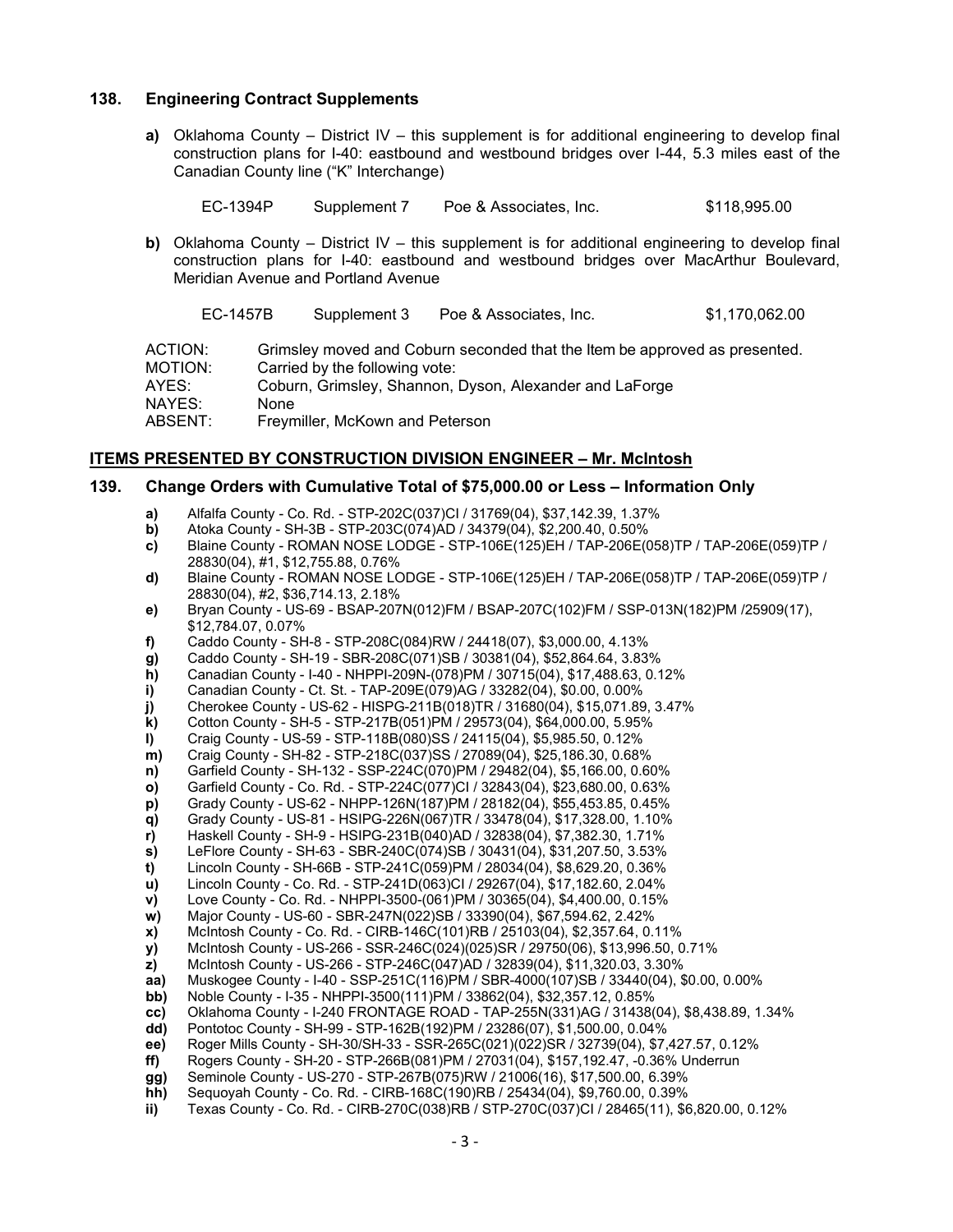- **jj)** Tulsa County Ct. St. STP-272C(261)CI / 32203(04), \$23,014.95, 1.08%
- **kk)** Tulsa County Ct. St. NHPP-272N(283)IG / 33959(04), \$60,435.28, 2.02%
- **ll)** Washita County I-40 NHPPI-4000(084)PM / 27935(05), \$48,187.67, 0.63%

#### **140. Change Orders with Cumulative Total Greater than \$75,000.00 – Mr. McIntosh**

- **a)** Canadian County US-81 (I-40B) NHPP-209N(051)SS / 27004(04), #9, \$12,630.00, 0.13%
- **b)** Canadian County US-81 (I-40B) NHPP-209N(051)SS / 27004(04), #11, \$0.00, 0.00%
- **c)** Canadian County US-81 (I-40B) NHPP-209N(051)SS / 27004(04), #12, \$300.00, 0.00%
- **d)** Canadian County US-81 (I-40B) NHPP-209N(051)SS / 27004(04), #13, \$10,000.00, 0.10%
- **e)** Canadian County SH-3 SBR-209N(060)SB / 31031(04), \$15,798.03, 0.61%
- **f)** Cleveland County Ct. St. STP-214B(091)AG / 30606(04), \$18,533.99, 1.26%
- **g)** Coal County SH-43 STP-215C(017)SS / 29541(04), \$77,807.34, 3.62%
- **h)** Creek County SH-66 HSIP-119C(160)PM / 24132(04), \$25,441.88, 0.76%
- **i)** Latimer County Co. Rd. STP-239C(026)CI / 31231(04), \$2,009.82, 0.19% **j)** LeFlore County - US-259 - SSR-240N(084)SR / 33857(04), \$88,237.54, 2.71%
- 
- **k)** Logan County US-77 STP-242C(055)PM / 27103(04), \$0.00, 0.00% **l)** McClain County - I-35 - NHPPI-3500(094)PM / 31045(04), \$103,046.40, 0.84%
- **m)** McCurtain County US-70 NHPP-016N(014)(015)3P / 33392(04), \$491,094.50, 21.10%<br> **n)** Muskogee County US-62/SH-10 ACSTP-251B(058)SS / 27956(04), \$71,206.20, 1.36%
- **n)** Muskogee County US-62/SH-10 ACSTP-251B(058)SS / 27956(04), \$71,206.20, 1.36%
- **o)** Okfuskee County Co. Rd. STP-154D(099)CI / 23957(04), \$112,520.00, 14.27%
- **p)** Oklahoma County Ct. St. STP-255B(360)AG / 30326(04), \$13,043.59, 0.30%
- **q)** Osage County US-60 NHPP-257N(060)SS / 29587(04), \$109,063.57, 4.70%
- **r)** Ottawa County SH-125 STP-258C(065)PM / 27016(04), \$82,011.36, 3.04%
- **s)** Ottawa County SH-125 STP-258B(045)PM / 28871(04), \$13,447.66, 0.43%
- **t)** Pushmataha County US-271 STP-264B(076)PM / 27026(04), \$3,300.00, 0.12%
- **u)** Sequoyah County US-64 STP-268C(074)3P / 33833(04), \$127,088.57, 11.00%
- **v)** Stephens County Co. Rd. CIRB-269C(002)RB / 27847(04), \$14,102.66, 0.29%
- **w)** Stephens County Ct. St. TAP-269E(061)TP / 32982(04), \$155,493.35, 14.11%<br>**x)** Texas County SH-136 STP-170C(123)SS / STP-170C(127)PM / 24241(04), #4
- **x)** Texas County SH-136 STP-170C(123)SS / STP-170C(127)PM / 24241(04), #4, \$16,500.00, 0.09%<br>**y)** Texas County SH-136 STP-170C(123)SS / STP-170C(127)PM / 24241(04), #5, \$63,059.76, 0.35%
- **y)** Texas County SH-136 STP-170C(123)SS / STP-170C(127)PM / 24241(04), #5, \$63,059.76, 0.35%
- **z)** Tulsa County Ct. St. STP-272B(278)CI / 30703(04), \$56,245.50, 1.95%
- **aa)** Woodward County Ct. St. ACSTP-277C(043)UR / ACSTP-277D(044)UR / TAP-277D(041)TP / 29799(04), \$2,500.00, 0.03%

| ACTION: | LaForge moved and Alexander seconded that the Item be approved as presented. |
|---------|------------------------------------------------------------------------------|
| MOTION: | Carried by the following vote:                                               |
| AYES:   | Coburn, Grimsley, Shannon, Dyson, Alexander and LaForge                      |
| NAYES:  | None                                                                         |
| ABSENT: | Freymiller, McKown and Peterson                                              |

# **ITEMS PRESENTED BY THE COMPTROLLER DIVISION**

#### **141. Proposed Bid Openings – Mr. Hackney, Project Funding Manager**

- **a)** Tentative January, 2022 Proposed Bid Opening
- **b)** Tentative February, 2022 Proposed Bid Opening

| ACTION: | Grimsley moved and Alexander seconded that the Item be approved as presented. |
|---------|-------------------------------------------------------------------------------|
| MOTION: | Carried by the following vote:                                                |
| AYES:   | Coburn, Grimsley, Shannon, Dyson, Alexander and LaForge                       |
| NAYES:  | None                                                                          |

ABSENT: Freymiller, McKown and Peterson

#### **ITEM PRESENTED BY THE OFFICE ENGINEER – Mr. Delce**

#### **142. Awards**

September 16, 2021 – Regular Letting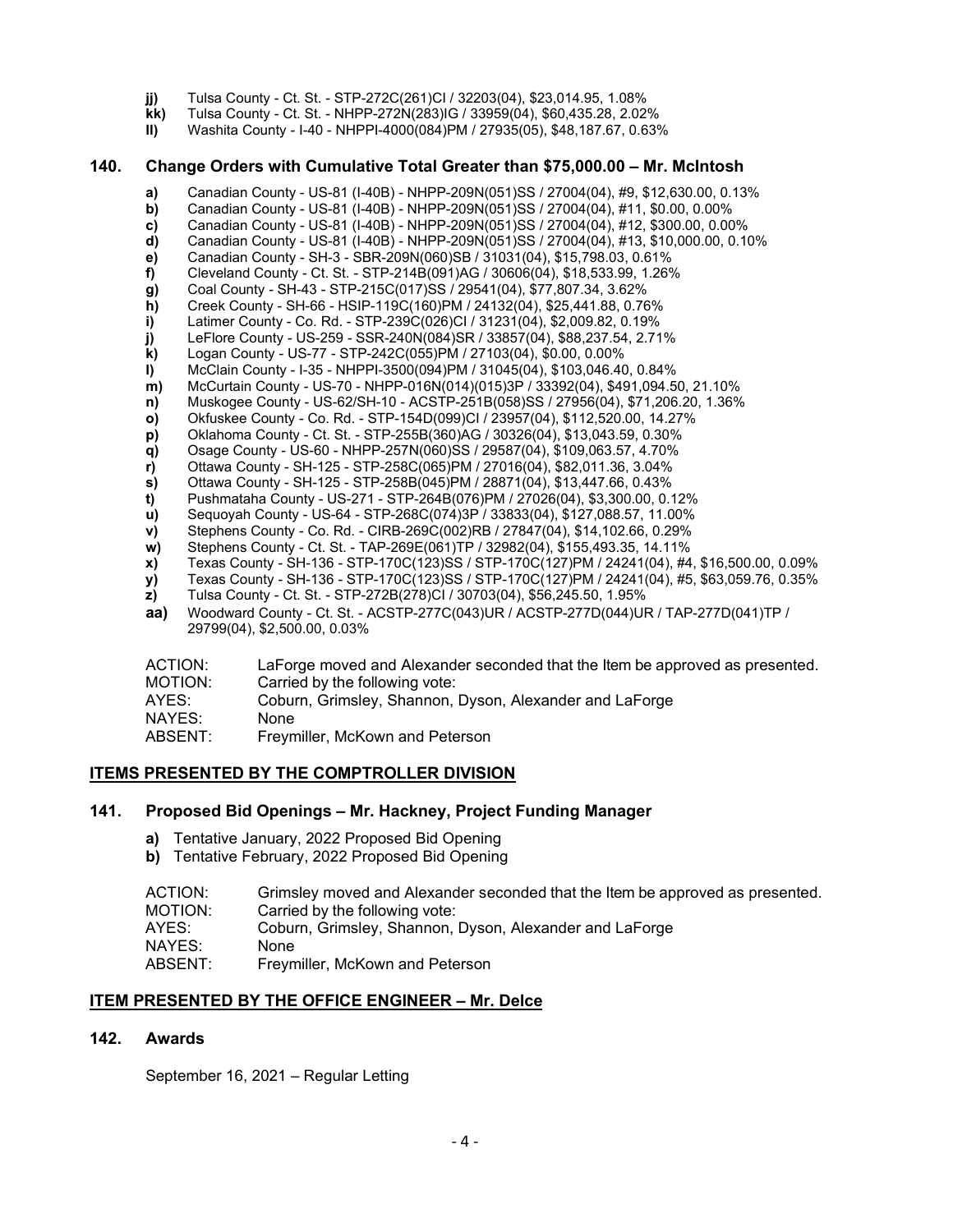| ACTION: | LaForge moved and Grimsley seconded that the Item be approved as presented. |
|---------|-----------------------------------------------------------------------------|
| MOTION: | Carried by the following vote:                                              |
| AYES:   | Coburn, Grimsley, Shannon, Dyson, Alexander and LaForge                     |
| NAYES:  | None                                                                        |
| ABSENT: | Freymiller, McKown and Peterson                                             |

## **ITEMS PRESENTED BY THE PROJECT MANAGEMENT DIVISION – Mr. Nguyen**

#### **143. Asset Preservation Plan**

The Department has completed the proposed Asset Preservation Plan with consideration for the critical needs of Oklahoma's transportation infrastructure and the financial constraint mandated by the projected Federal and State funding availability. The Work Plan is balanced by District within the budgetary limitations of State fiscal years 2022 through 2025. The encompassed projects have been defined, validated and included in accordance with the transportation needs and priorities of the State.

**Information Only:** No Commission action required.

## **144. 8-Year Construction Work Plan**

The Department has completed the proposed 8-Year Construction Work Plan with consideration for the critical needs of Oklahoma's transportation infrastructure and the financial constraint mandated by the projected Federal and State funding availability. The Work Plan is balanced by District within the budgetary limitations of Federal fiscal years 2022 through 2029. The encompassed projects have been defined, validated and included in accordance with the transportation needs and priorities of the State.

| Grimsley moved and Alexander seconded that the Item be approved as presented. |
|-------------------------------------------------------------------------------|
| Carried by the following vote:                                                |
| Coburn, Grimsley, Shannon, Dyson, Alexander and LaForge                       |
| None                                                                          |
| Freymiller, McKown and Peterson                                               |
|                                                                               |

# **ITEM PRESENTED BY THE DIRECTOR – Mr. Gatz**

# **145. Director's Report**

Secretary Gatz thanked the Commissioners for their consideration and approval of the Department's 8-Year Construction Work Plan. That is one of our benchmark documents that helps us progress improvements out on the highway system; and it helps make sure that we are preparing our projects and following through with our projects. It is an arduous process that we go through annually and it begins with funding projections, at both the state and federal levels. He thanked the Governor and the Legislature for the FY 2022 budget; our state funding improved significantly. We were looking at a \$180 Million takedown, but the Legislature stepped up and helped to make sure we had a consistent long-term investment at the state funding level. Today our CWP represents about 50% state funding and 50% federal funding. This is so much better than when we did our first CWP in 2003 that was pretty much 100% federally funded, because we had no state revenues to invest in construction. That is commitment over the long term from our Legislature and Governors, because that's where it all begins. On the other side of that is our federal funding, as of right now we don't have a 5 Year authorized highway bill; over the weekend Congress did sign a Continuing Resolution that will keep our federal funding going through the end of October. We are closely monitoring those discussions in Washington for the highway bill, and is confident/optimistic that Congress will be able to pass a long-term reauthorization of the federal surface transportation program.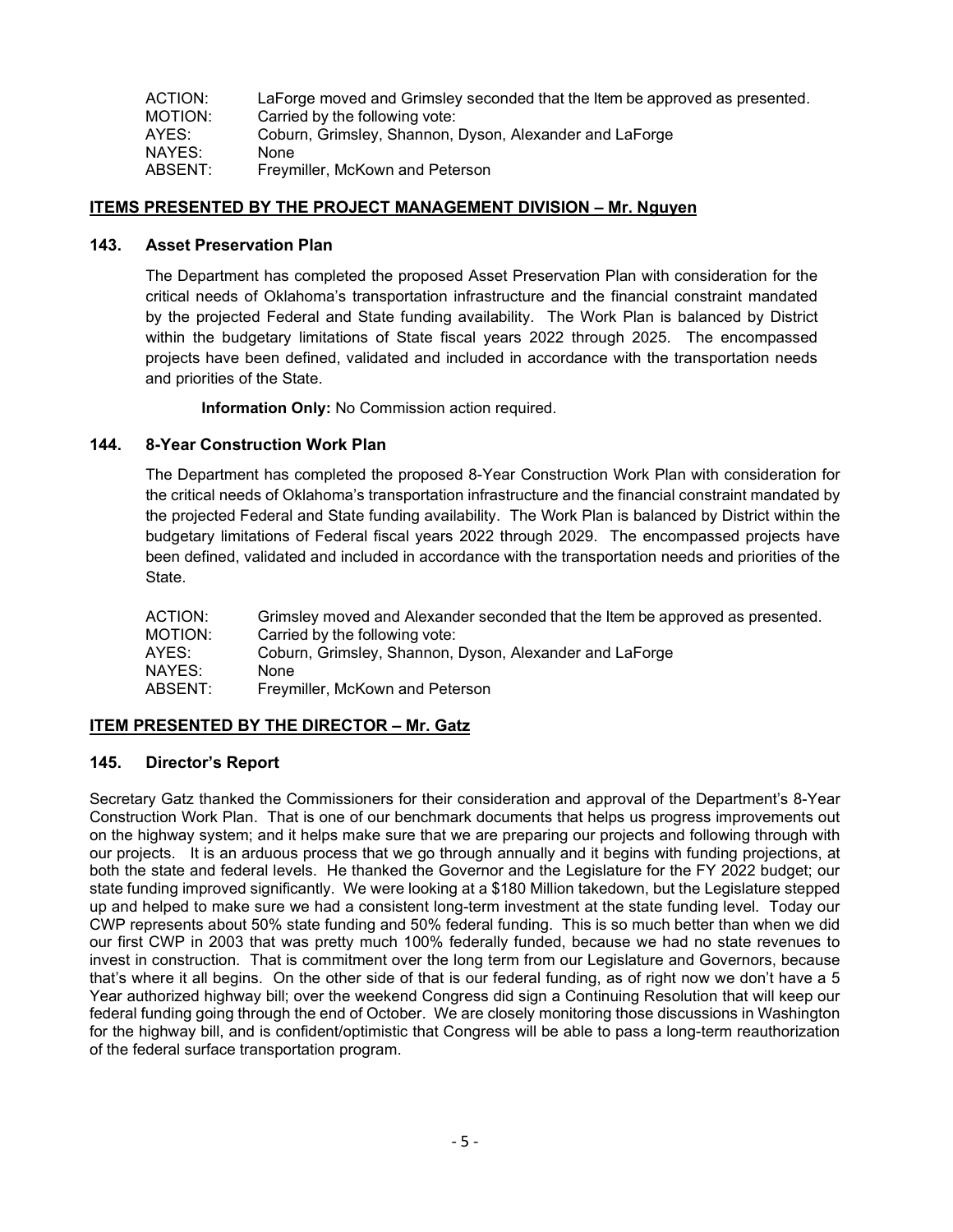The CWP includes projects to address 685 bridges to maintain Oklahoma's "Top 10" status for bridge conditions and nearly 2,206 miles of highway to improve pavement conditions; rural, 2-lane highways and urban interchanges. He commended the Commissioners, all the ODOT Staff and District Engineers that helped get this plan together and made sure we were focusing on the right improvements

*Commissioner Grimsley expressed that he is a big supporter of the 8-Year Construction Work Plan. He never realized the enormity of the transportation challenges until he joined the Commission. He felt that this CWP is a very positive plan and supports it fully.*

The Department has participated in several interim studies, and closely watching as they could have a direct impact on the Department. They are as follows:

- The need for additional interchanges along the Indian Nations Turnpike and the positive impact they could have on the surrounding communities and businesses.
- The Department's 8-year Construction Work Plan, with a particular focus in District II.
- I-244 through the Greenwood Community in Tulsa, with attention on overcoming barriers created by interstate highways.
- The development of Advanced Air Mobility systems in Oklahoma and the infrastructure required to support them.
- Methods to eliminate Structurally Deficient County Bridges
- State Procurement practices and procedure.
- The possibility of implementing a market-based pay scale and a merit-based pay for performance system for State Employees to aid recruitment and retainment.

ODOT is continuing our safety campaign *"Make Safety Stick - Everybody Click".* This month's emphasis will be on seatbelt usage; with the holidays rapidly approaching we all need to be aware of this. He spoke on several driver safety issues, but lack of seatbelt use and speeding are contributing to an increase in roadway fatalities in Oklahoma*. He noted that the black/white Speed Limit signs are posted for good clear dry conditions, and that most accidents happen in inclement weather conditions. Please slow down if it is raining or snowing!* He then showed a video of the new Public Service Announcement (PSA) encouraging drivers to buckle up.

He then updated the Commission on our Modernization efforts; we are currently working on a report for the ODOT and OTA Commission. We will present a "Master Services Agreement" between ODOT and OTA at the November Commission Meeting.

*Commissioner Grimsley commented that technology is a double edge sword; while it allows for safety in automobiles; but it also causes distracted driving (i.e. cellphones). And as a society we somehow need to make people aware that we can't tolerate this anymore, it is costing us in more ways than one.* 

**Information Only**: No Commission action required.

# **ITEM PRESENTED BY COMMISSION CHAIRMAN**

#### **146. Adjournment Motion**

| ACTION: | Grimsley moved and Shannon seconded that the Meeting be adjourned. |
|---------|--------------------------------------------------------------------|
| MOTION: | Carried by the following vote:                                     |
| AYES:   | Coburn, Grimsley, Shannon, Dyson, Alexander and LaForge            |
| NAYES:  | None                                                               |
| ABSENT: | Freymiller, McKown and Peterson                                    |

# **Meeting adjourned at 11:36 a.m.**